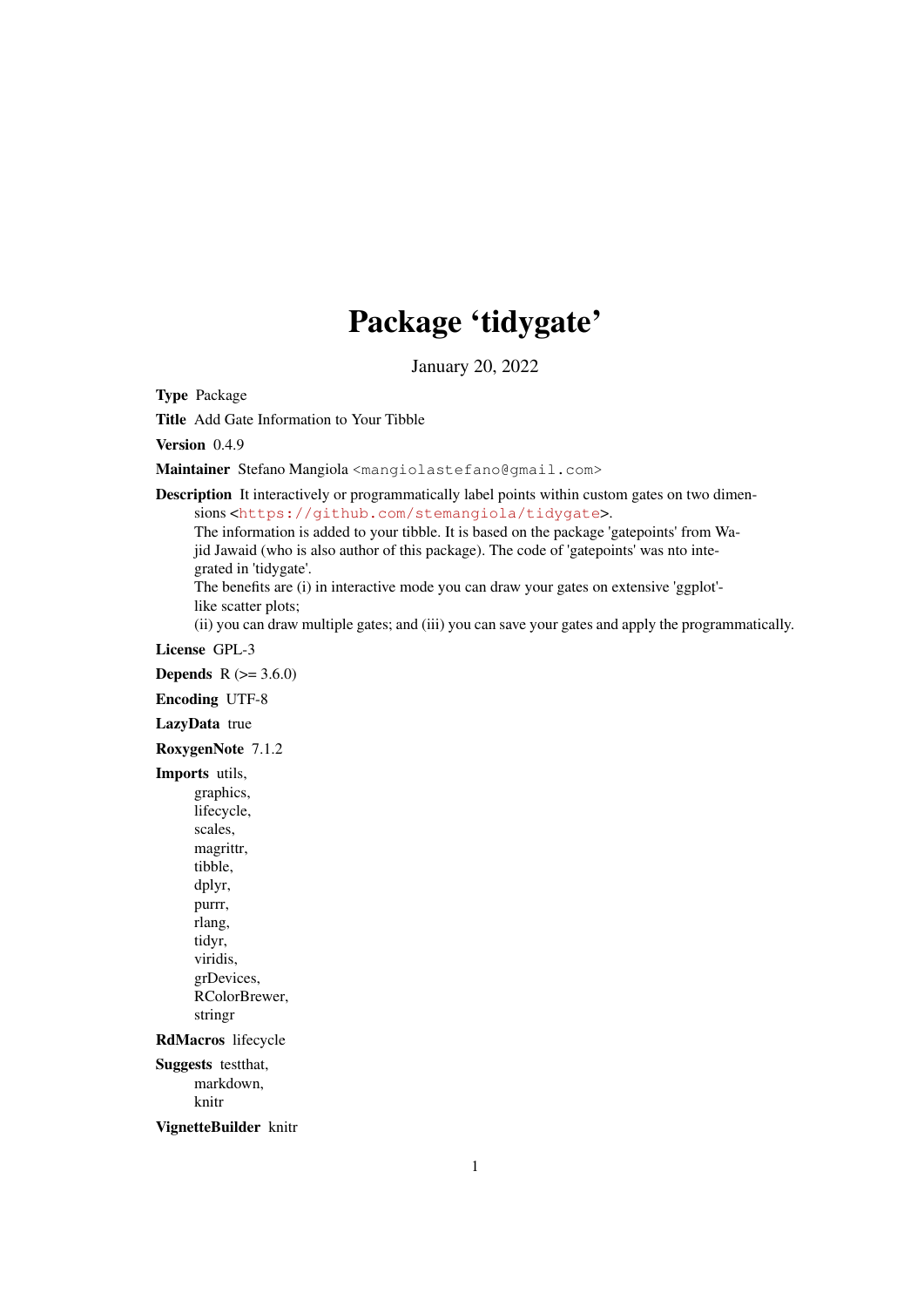<span id="page-1-0"></span>Biarch true

biocViews AssayDomain, Infrastructure

URL <https://github.com/stemangiola/tidygate>

BugReports <https://github.com/stemangiola/tidygate/issues>

### R topics documented:

| Index |  |  |  |  |  |  |  |  |  |  |  |  |  |  |  |  |  |
|-------|--|--|--|--|--|--|--|--|--|--|--|--|--|--|--|--|--|

fhs *Freehand select*

#### Description

Freehand select

#### Usage

fhs(data, mark = TRUE, names = TRUE,  $\ldots$ )

#### Arguments

| data  | Data frame or matrix of co-ordinates. $(x,y)$ co-ordinates for each point will be<br>on rows. Rownames of selected points will be returned. |
|-------|---------------------------------------------------------------------------------------------------------------------------------------------|
| mark  | Default TRUE. Predicate marking of selected points.                                                                                         |
| names | Default TRUE. If TRUE will return rownames of data frame with points within<br>polygon. If FALSE will return logical vector.                |
|       | Additional parameters passed to points.                                                                                                     |

#### Details

Freehand select function. First generate a 2D plot using R's plot function, then select gate region by left clicking. Close polygon by right clicking. The function will return the rownames of the enclosed points by the rownames of th co-ordinates given in data.

#### Value

Returns character vector of rownames of the selected points from data if names parameter is TRUE. If names is FALSE then a logical vector indicating whether points are in the polygon is returned.

#### Author(s)

Wajid Jawaid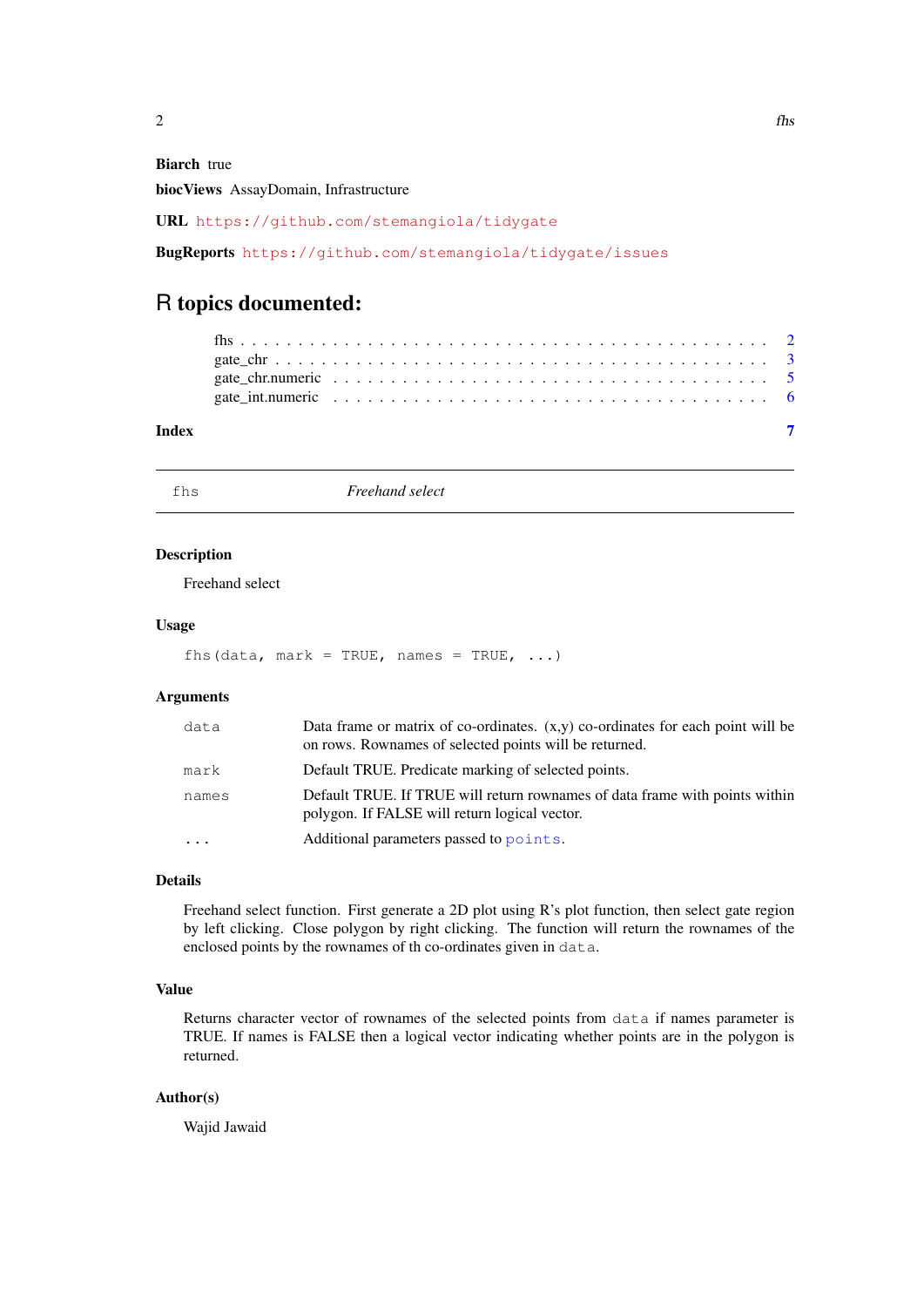#### <span id="page-2-0"></span>gate\_chr 3

#### Examples

```
## Not run:
x \leftarrow \text{cbind}(1:10, 1:10)rownames(x) <-1:10plot(x, pch = 16, col = "red")
fhs(x)
## End(Not run)
```
gate\_chr *Label points within a scatter plot drawing a gate*

#### Description

gate() takes as input a 'tbl' formatted as  $|$  <DIMENSION 1>  $|$  <DIMENSION 2>  $|$  <...>  $|$  and calculates the rotated dimensional space of the feature value.

#### Usage

```
gate_chr(
 .dim1,
  .dim2,
  .color = NULL,
  .shape = NULL,.size = NULL,opacity = 1,
 how_many_gates = 1,
  .group_by = NULL,
 gate_list = NULL,
  ...
)
gate_int(
  .dim1,
  .dim2,
  .color = NULL,
  .shape = NULL,.size = NULL,opacity = 1,how_many_gates = 1,
  .group_by = NULL,
  gate_list = NULL,
  ...
)
```
#### Arguments

| .dim1  | A column symbol. The x dimension  |
|--------|-----------------------------------|
| .dim2  | A column symbol. The y dimension  |
| .color | A column symbol. Colour of points |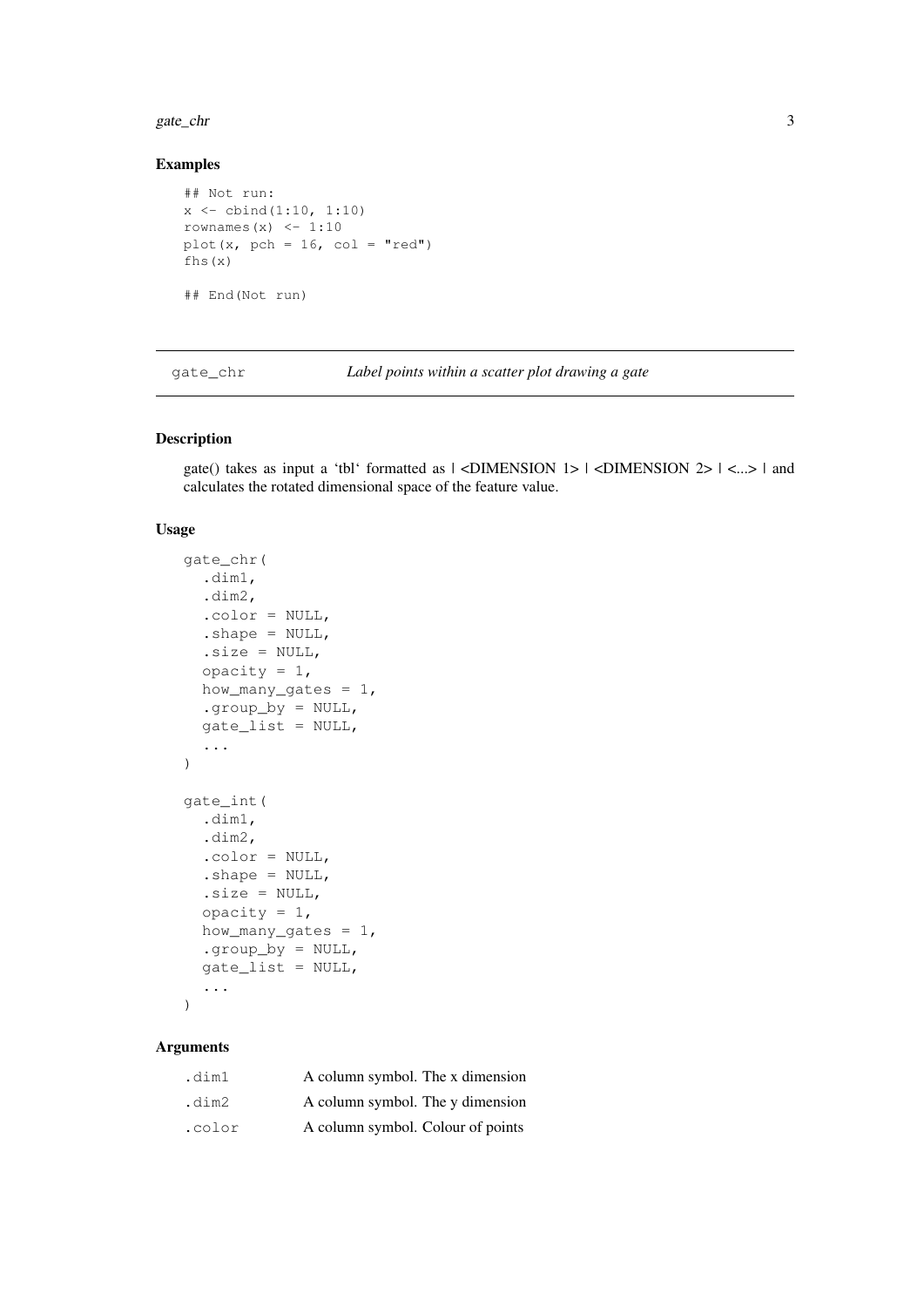| .shape         | A column symbol. Shape of points                                                                                                                                                                                                   |
|----------------|------------------------------------------------------------------------------------------------------------------------------------------------------------------------------------------------------------------------------------|
| .size          | A column symbol. Size of points                                                                                                                                                                                                    |
| opacity        | A number between 0 and 1. The opacity level of the data points                                                                                                                                                                     |
| how many gates |                                                                                                                                                                                                                                    |
|                | An integer. The number of gates to label                                                                                                                                                                                           |
| .group by      | A column symbol. The column that is used to calculate distance (i.e., normally<br>genes)                                                                                                                                           |
| gate list      | A list of gates. It is returned by gate function as attribute \"gate\". If you want<br>to create this list yourself, each element of the list is a data frame with x and y<br>columns. Each row is a coordinate. The order matter. |
| $\cdots$       | Further parameters passed to the function gate points::fhs                                                                                                                                                                         |
|                |                                                                                                                                                                                                                                    |

#### Details

#### [Maturing]

This function allow the user to label data points in inside one or more 2D gates. This package is based on on the package gatepoints.

#### Value

An character vector, with "0" for elements outside gates and "1..N" for the elements inside the N gates.

An integer vector, with 0 for elements outside gates and 1..N for the elements inside the N gates.

#### Examples

```
# Standard use - interactive
 if(interactive()){
tidygate::tidygate_data %>%
distinct(`ct 1` , `ct 2`, Dim1, Dim2) %>%
mutate(gate = gate_chr( Dim1, Dim2))
 }
library(magrittr)
library(dplyr)
# Standard use - programmatic
res_distinct =
tidygate::tidygate_data %>%
distinct(`ct 1', `ct 2', Dim1, Dim2) %>%
mutate(gate = gate_chr( Dim1, Dim2,gate_list = tidygate::gate_list))
# Grouping - programmatic
res =
tidygate::tidygate_data %>%
  mutate(gate = gate_chr(
```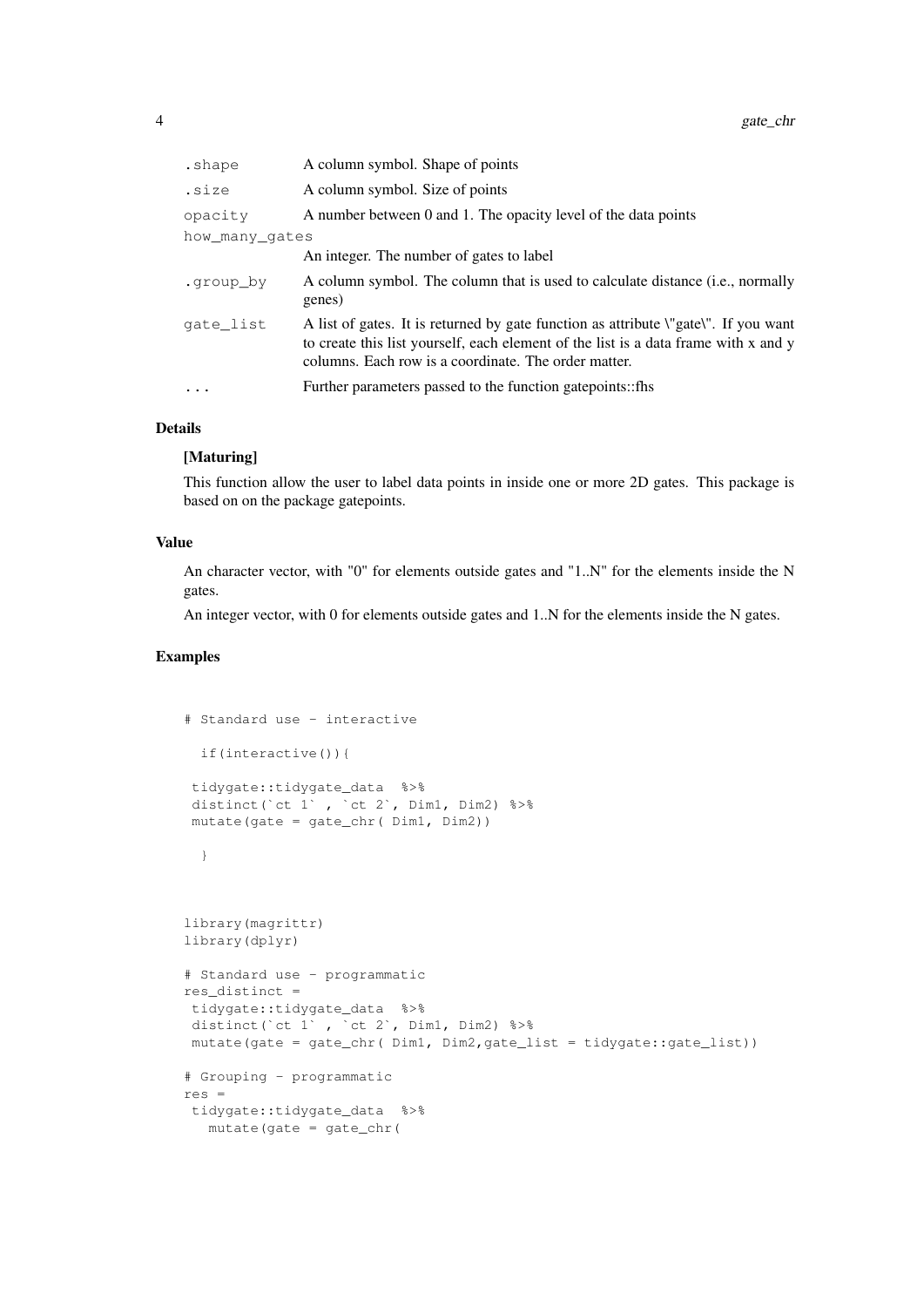#### <span id="page-4-0"></span>gate\_chr.numeric 5

```
Dim1, Dim2,
 .group_by = c(`ct 1`, `ct 2`),
 gate_list = tidygate::gate_list
))
```
gate\_chr.numeric *gate\_chr*

#### Description

gate\_chr

#### Usage

```
## S3 method for class 'numeric'
gate_chr(
 .dim1,
 .dim2,
  .color = NULL,
  .shape = NULL,.size = NULL,opacity = 1,
 how_many_gates = 1,
  .group_by = NULL,gate_list = NULL,
  ...
)
```
#### Arguments

| .dim1          | A column symbol. The x dimension                                                                                                                                                                                                                    |
|----------------|-----------------------------------------------------------------------------------------------------------------------------------------------------------------------------------------------------------------------------------------------------|
| .dim2          | A column symbol. The y dimension                                                                                                                                                                                                                    |
| .color         | A column symbol. Colour of points                                                                                                                                                                                                                   |
| .shape         | A column symbol. Shape of points                                                                                                                                                                                                                    |
| .size          | A column symbol. Size of points                                                                                                                                                                                                                     |
| opacity        | A number between 0 and 1. The opacity level of the data points                                                                                                                                                                                      |
| how many gates |                                                                                                                                                                                                                                                     |
|                | An integer. The number of gates to label                                                                                                                                                                                                            |
| .group by      | A column symbol. The column that is used to calculate distance (i.e., normally<br>genes)                                                                                                                                                            |
| qate list      | A list of gates. It is returned by gate function as attribute <i>\</i> "gate <i>\</i> ". If you want<br>to create this list yourself, each element of the list is a data frame with x and y<br>columns. Each row is a coordinate. The order matter. |
| $\ddots$ .     | Further parameters passed to the function gate points:: fhs                                                                                                                                                                                         |
|                |                                                                                                                                                                                                                                                     |

#### Value

An character vector, with "0" for elements outside gates and "1..N" for the elements inside the N gates.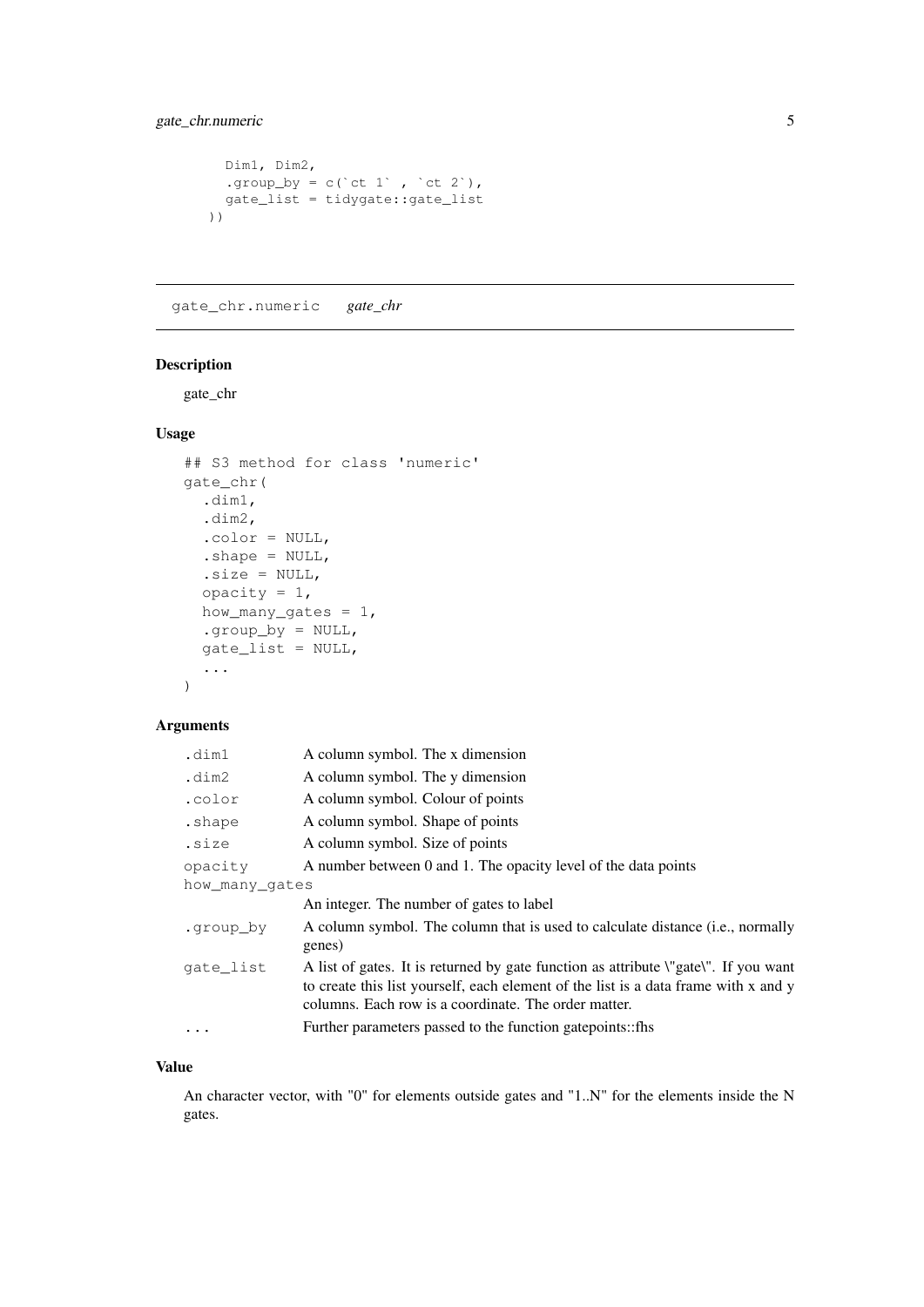<span id="page-5-0"></span>gate\_int.numeric *gate\_int*

#### Description

gate\_int

#### Usage

```
## S3 method for class 'numeric'
gate_int(
  .dim1,
  .dim2,
  .color = NULL,
  .shape = NULL,
  .size = NULL,opacity = 1,
  how_many_gates = 1,
  .group_by = NULL,
  gate list = NULL,...
)
```
#### Arguments

| .dim1          | A column symbol. The x dimension                                                                                                                                                                                                                    |
|----------------|-----------------------------------------------------------------------------------------------------------------------------------------------------------------------------------------------------------------------------------------------------|
| .dim2          | A column symbol. The y dimension                                                                                                                                                                                                                    |
| .color         | A column symbol. Colour of points                                                                                                                                                                                                                   |
| .shape         | A column symbol. Shape of points                                                                                                                                                                                                                    |
| .size          | A column symbol. Size of points                                                                                                                                                                                                                     |
| opacity        | A number between 0 and 1. The opacity level of the data points                                                                                                                                                                                      |
| how many gates |                                                                                                                                                                                                                                                     |
|                | An integer. The number of gates to label                                                                                                                                                                                                            |
| .group by      | A column symbol. The column that is used to calculate distance (i.e., normally<br>genes)                                                                                                                                                            |
| gate list      | A list of gates. It is returned by gate function as attribute <i>\</i> "gate <i>\</i> ". If you want<br>to create this list yourself, each element of the list is a data frame with x and y<br>columns. Each row is a coordinate. The order matter. |
|                | Further parameters passed to the function gatepoints::fhs                                                                                                                                                                                           |
|                |                                                                                                                                                                                                                                                     |

#### Value

An integer vector, with 0 for elements outside gates and 1..N for the elements inside the N gates.